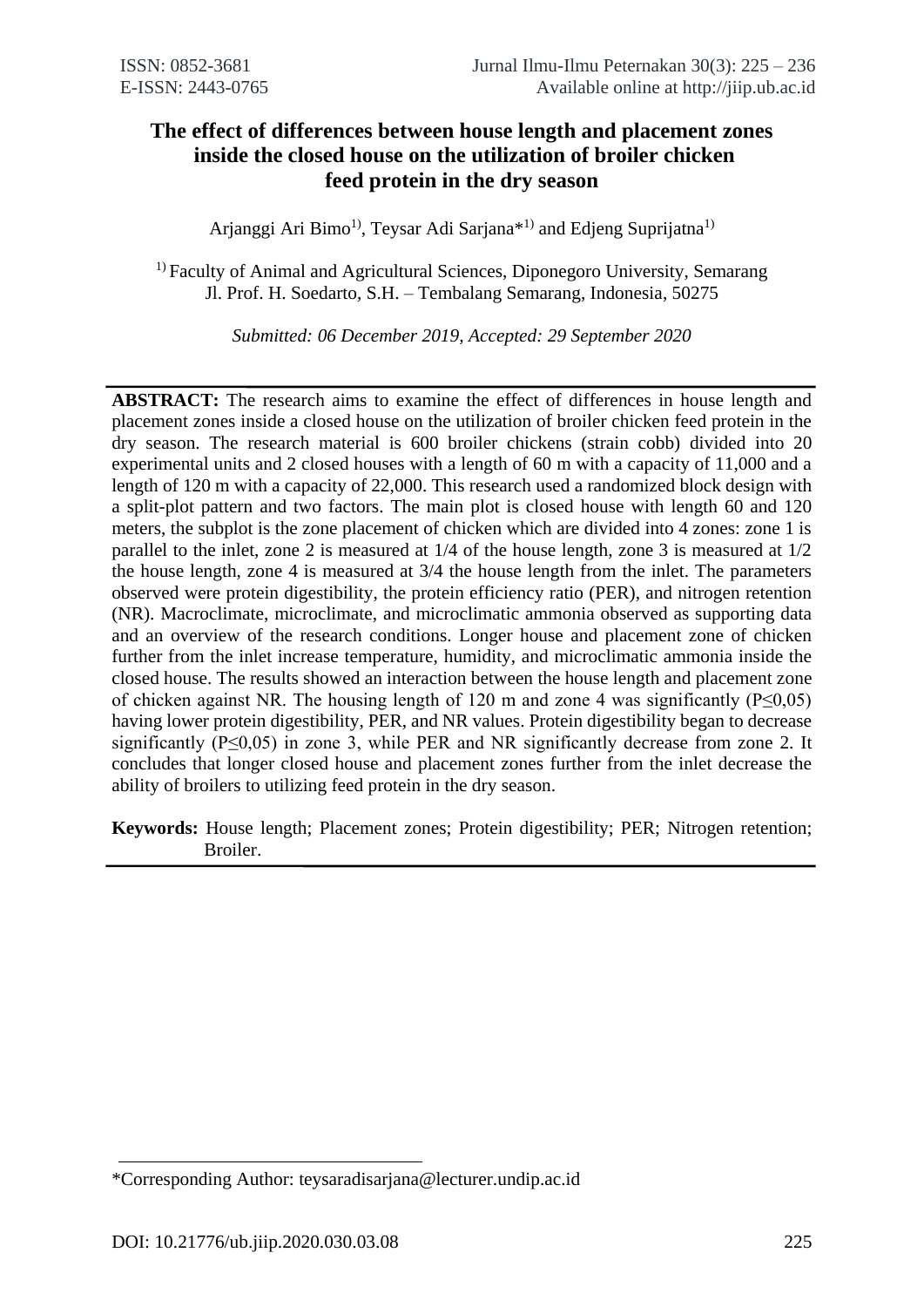### **INTRODUCTION**

Closed house is closed ones equipped with modern technology and are designed to be able to regulate microclimates that are suitable for chickens and provide quality air by flowing hot air, releasing gases (ammonia and carbon dioxide) that can be used when repairing chickens (Metasari et al., 2014). The microclimate conditions are related to the macroclimate conditions, meaning the difference in seasons determines the microclimate conditions.

The dry season in Semarang in April 2017 has an average temperature of 32,27ºC, while in April 2018 it increased by 2,9% with average temperature reaching 33,23ºC (BMKG, 2018). The size of a closed house is directly proportional to the density, capacity of chickens and microclimate conditions, the longer and wider the size, means that the more chicken population, resulting in an increase in temperature, humidity, wind speed and ammonia levels in the closed house (Renata et al., 2018). The placement or pen zone distribution system is applied as a standard in the maintenance of broiler chickens in a closed house, aimed at leveling the distribution of feed and drinking water and preventing the buildup of chickens in certain places. However, the system has an impact on microclimate conditions and ammonia levels in the closed house (Sarjana et al., 2018). Changes in temperature, humidity, and ammonia levels in the closed house that increase along with the placement zone of chickens further from the inlet in the dry season. Changes in microclimate conditions were followed by an increase in ammonia production from 1,57 to 6,22 ppm as the zone was farther from the inlet (Renata et al., 2018).

Changes in microclimate conditions lead to increased levels of ammonia in a closed house (Nassem and King, 2018). This increase will experience fluctuations in each zone called microclimatic ammonia (Miles et al., 2006) and is a source of stressors for broiler chickens. The form of stressors in the form of respiratory tract infections (Shi et al., 2019), failure of thermoregulation (Tamzil, 2014) and followed by changes in the ratio of heterophyll lymphocytes and the number of leukocytes in the blood (Kusnadi and Rahim, 2009; Sulaibah et al., 2019) are problems that often occur in broiler chickens. The change in H / L ratio is one indicator of oxidative stress (Lin et al., 2006) where there is a reactive element that exceeds the capacity of antioxidant cells in the chicken body (Akbarian et al., 2016). Oxidative stress caused by changes in ammonia microclimate and microclimatic conditions in the closed house and different chicken placement zones in the dry season has an impact on decreased feed consumption and metabolic response, thereby affecting feed digestibility.

Decreased digestibility of broiler chicken feed protein due to stress by 12 - 55% at temperatures of 21ºC - 32ºC (Zuprizal et al., 1993; Puvaldolpirod and Thaxton, 2000), because there is an inhibition of the movement of the digestive tract (Hai et al., 2000) and enzyme activity protein digesters (Osman and Tanios, 1983), besides effluent the secretion of various hormones (Sugito et al., 2007) one of the hormones associated with protein digestion is T3, where the circulation of the T3 hormone (tri-iodothyronine hormone) in the blood decreases (Tamzil, 2014). The disruption of hormone secretion and enzyme activity has an impact on the inhibition of the process of absorption of feed protein, resulting in a decrease in feed protein efficiency by 4 - 10% and the growth rate of broiler chickens (Brilianto et al., 2019; Beker et al., 2004; Homidan et al., 2003). If feed efficiency decreases, the PER value is low due to reduced protein consumption and broiler chicken body weight gain (Herdiana et al., 2014). Nitrogen retention will also decrease when protein consumption and protein digestibility are not optimal (Indrasari et al., 2014). This research aims to examine the effect of differences in house lengths and placement zones in a closed house on the utilization of broiler chickens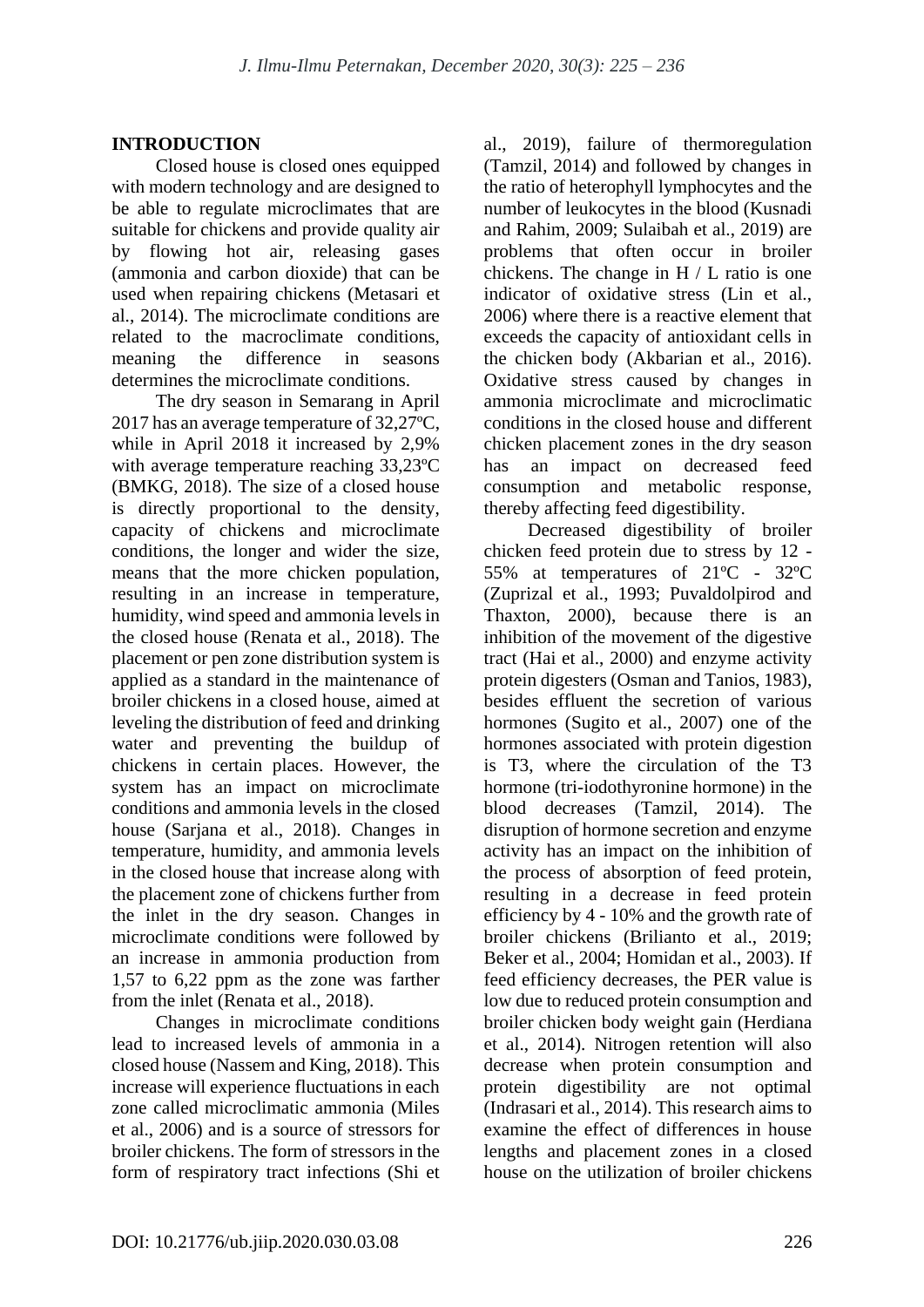feed protein in the dry season. The benefit of this research is to provide information about the effect of different lengths and the placement zones in the closed house on the utilization of broiler chickens feed protein in the dry season. The research hypothesis is that the longer the house and the zone farther from the inlet will reduce the level of utilization of feed protein in broiler chickens in the dry season.

#### **MATERIALS AND METHODS**

The research was done during the dry season on two closed-house units, each measuring 60 m x 12 m wide by 11,000 broilers and 120 m x 12 m wide by 22,000 broilers. The closed house model is negative pressure where air moves in one direction, entering through the inlet and exiting through the outlet. *Day Old Chicken* (DOC) unsexed broiler chickens, Cobb strains with an average initial weight of  $46,76 \pm 2,83$ grams. The commercial feed from PT. Charoen Pokphand gave during maintenance (28 days) there are 3 types, namely S-10 (0-10 days), S-11 (11-20 days), and S-12 (21-28 days) with the nutrient content presented in Table 1.

The study used a randomized block design with split plot pattern, house length as the main plot, and chicken placement zone as a subplot. The treatment consists of two factors, the first factor is the length of the house (60 and 120 meters) and the second factor is the placement zone of the chicken in the house which is divided into 4 zones namely zone 1 parallel to the inlet, zone 2 is measured at 1/4 the length of the house from the inlet, zone 3 is measured at 1/2 the length of the house from the inlet, zone 4 is measured at 3/4 length of the house from the inlet.

**Table 1.** Proximate Analysis Results of the Diet Nutrient Content

|            | Kandungan Nutrien |         |       |       |         |           |           |
|------------|-------------------|---------|-------|-------|---------|-----------|-----------|
| Feed types | Water             | Crude   | Crude | Crude | Calcium |           | Metabolic |
|            | Content           | Protein | Fat   | Fiber |         | Phosphor  | Energy*   |
| $---(%$    |                   |         |       |       |         | (kkal/kg) |           |
| $S-10$     | 7,33              | 22,97   | 8,00  | 3,26  | 0.97    | 0,72      | 3351      |
| $S-11$     | 8,50              | 22,60   | 7,50  | 3,11  | 0.90    | 0,66      | 3355      |
| $S-12$     | 9.17              | 22,38   | 7,00  | 3,05  | 0,82    | 0.50      | 3327      |

Source: \*Calculations based on the Bolton formula as used in Sugiharto et al. (2017).

The total excreta collection method plus feed indicator is used to measure chicken protein digestibility. At the age of 28 days, one broiler chicken was taken from each unit representing each treatment, then placed in a battery cage with a place to feed and drink installed in the house, fasted from feed for 12 hours after that the chickens were given indicator feed, namely type S-12 feed that has been weighed and added Fe2O3, then excreta is stored for 24 hours as analytical data, sprayed with 0,1 N HCL every 4 - 6 hours (Wahju, 2004). Finally, feed consumption is recorded, excreta is taken, weighed (wet weight) and air-dried, re-weighed (dry weight), and then analyzed in the laboratory. Analysis carried out to measure the utilization of feed protein is an analysis of protein content and water content of feed used to estimate the actual levels of feed protein by knowing the dry matter of feed based on AOAC (2005), after which protein digestibility is calculated (McDonald et al., 1988), PER (Anggorodi, 1994) and NR (Wolynetz and Sibbald, 1984):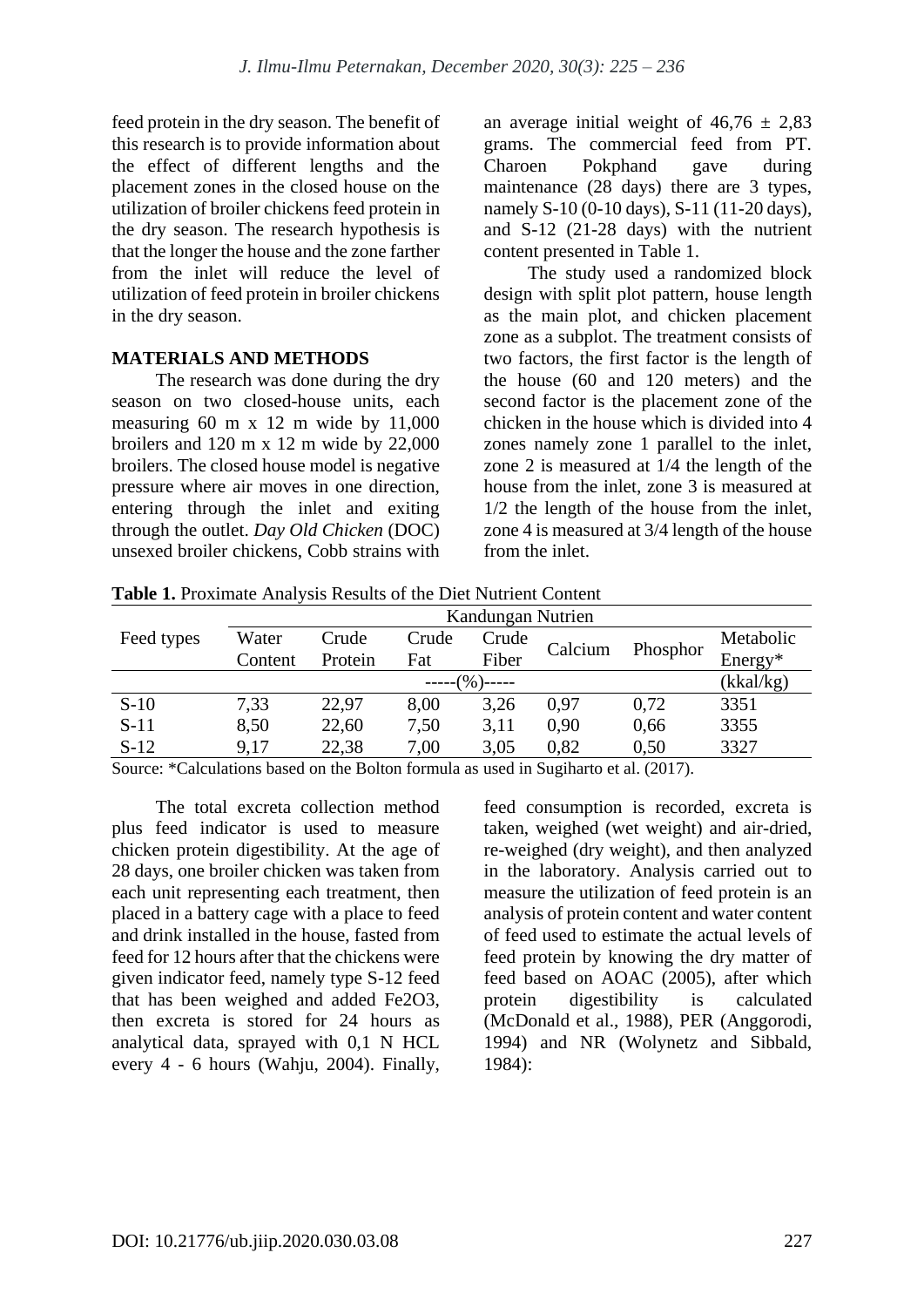| 1. Digestibility Protein Formula:    |                                                                                                                          |
|--------------------------------------|--------------------------------------------------------------------------------------------------------------------------|
|                                      | Protein Digestibility (%) = $\frac{\text{Protein consumed - Exercise 1}}{\text{protein consumed (g)}}$<br>$- x 100\%$    |
| Note:                                |                                                                                                                          |
| Protein consumed                     | $=$ feed consumed (g) x feed protein levels (%)                                                                          |
| Excreta protein                      | $=$ 70 % x excreta protein, because uric acid levels in the excreta<br>assumed to be urine is 30% excreta (Wahju, 2004). |
| 2. Protein Efficiency Ratio Formula: |                                                                                                                          |
| Protein Efficiency Ratio             | daily weight gain (g)<br>protein consumed $(g)$                                                                          |

| 3. Nitrogen Retention Formula: |                                                  |
|--------------------------------|--------------------------------------------------|
| Nitrogen Retention $(g)$       | $=$ consumed N (g) – excreta N (g)               |
| Note :                         |                                                  |
| Consumption N                  | $=$ amount of consumption (g) x feed N level (%) |
| Excreta N                      | $=$ amount of excreta (g) x excreta N level (%)  |
|                                |                                                  |

|                    | Table 2. Average Condition of Macroclimate and Microclimate of Closed House During |  |
|--------------------|------------------------------------------------------------------------------------|--|
| Maintenance Period |                                                                                    |  |

| маниенанее т епоч         |                 |        |        |        |        |
|---------------------------|-----------------|--------|--------|--------|--------|
| Macroclimate*             |                 |        | Value  |        |        |
| Temperature $(^{\circ}C)$ |                 |        | 27,00  |        |        |
| Humidity (%)              |                 |        | 80,10  |        |        |
| Wind Speed $(m/s)$        |                 | 1,50   |        |        |        |
| Rainfall (mm)             |                 |        | 2,70   |        |        |
| Sun Radiation $(W/m^2)$   |                 |        | 264,50 |        |        |
| Microclimate              | Closed house    | Zone 1 | Zone 2 | Zone 3 | Zone 4 |
| Ammonia (ppm)             | 60 <sub>m</sub> | 1,29   | 2,38   | 3,71   | 4,46   |
|                           | $120 \text{ m}$ | 2,26   | 4,06   | 5,83   | 6,45   |
| Temperature $(^{\circ}C)$ | 60 <sub>m</sub> | 29,27  | 29,85  | 29,95  | 30,29  |
|                           | $120 \text{ m}$ | 28,81  | 29,55  | 29,91  | 30,36  |
| Humidity $(\%)$           | 60 <sub>m</sub> | 82,76  | 82,95  | 83,08  | 83,54  |
|                           | $120 \text{ m}$ | 82,93  | 83,54  | 83,62  | 83,80  |
| Wind Speed $(m/s)$        | 60 <sub>m</sub> | 2,05   | 1,40   | 1,36   | 1,30   |
|                           | $120 \text{ m}$ | 1,86   | 1,78   | 1,71   | 1,61   |
| <b>Heat Stress Index</b>  | 60 <sub>m</sub> | 167,45 | 168,68 | 168,98 | 170,06 |
|                           | 120 m           | 166,79 | 168,73 | 169,46 | 170,45 |

Note: \*Macroclimate based on data from the Automatic Weather Station of Meteorological, Climatological, and Geophysical Agency (BMKG) which placed in FPP, UNDIP. 2018.

The way to find out nitrogen feed levels is to calculate feed protein levels divided by 6,25. Because it is assumed that the amount of nitrogen contained in proteins is constant at 16%. The change gradient value of each parameter is also calculated based on the difference in the decrease of each parameter between each treatment and expressed as a percentage to provide a more detailed picture related to changes in protein utilization that occur due to different house lengths and placement zones. Measurement of the microclimate and macroclimate conditions of the closed house every day at 05.00, 13.00 and 21.00 WIB include temperature, humidity and wind speed using a kestrelTM tool and microclimatic measurements of ammonia using an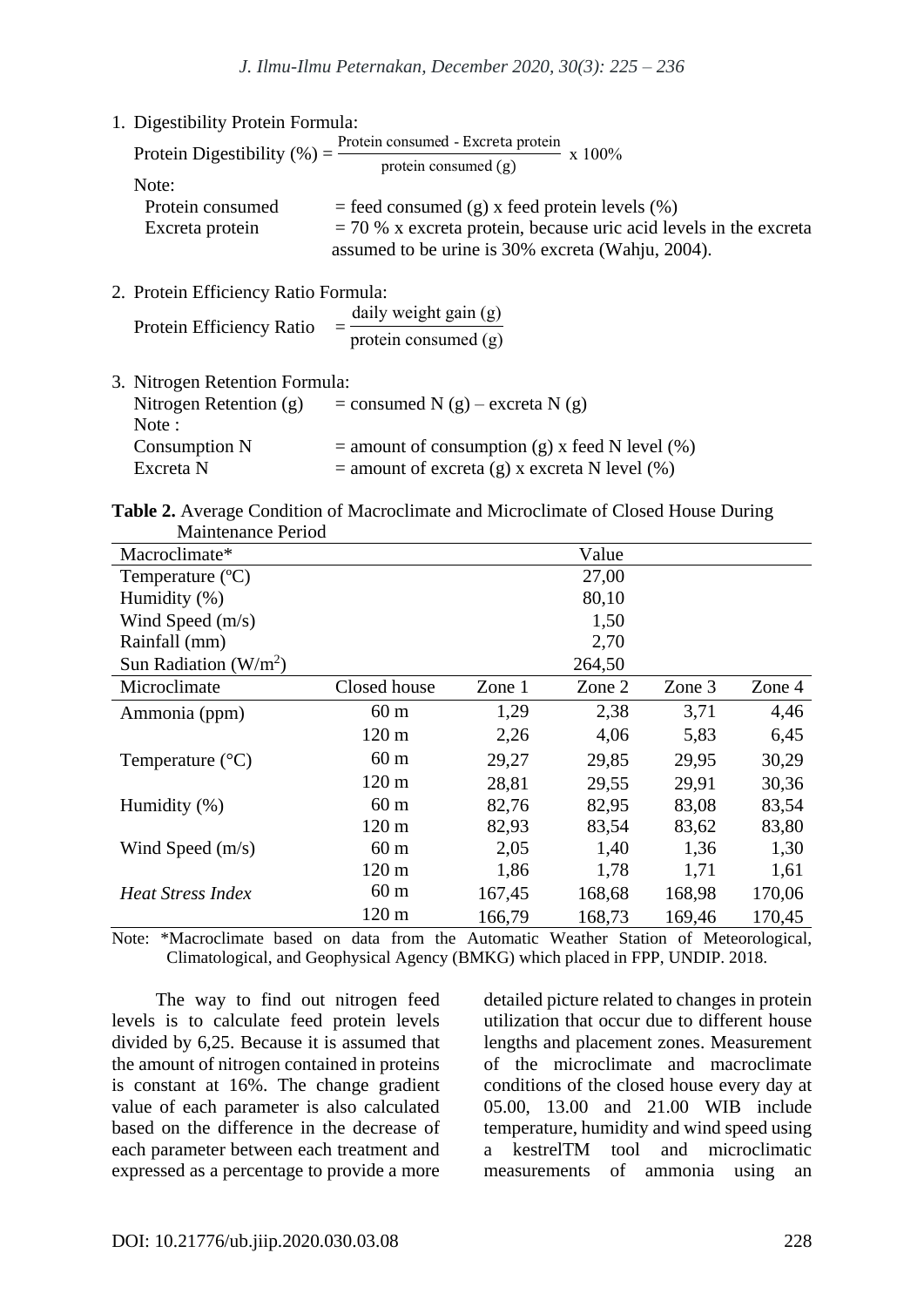ammonia detector and for the Heat Stress Index (HSI) calculated by the formula  $HSI =$  ${}^{\circ}F$  + % RH and temperature  ${}^{\circ}F = (9/5 \times {}^{\circ}C)$ + 32°C (Aviagen, 2010). The data obtained is used as supporting data and a description of the research conditions. Data on closedhouse macroclimate and microclimate conditions are presented in Table 2.

The data obtained were then processed statistically by analysis of variance (ANOVA) with the F test at level  $\alpha$  < 5%, and significantly different data were further tested by the DMRT test.

## **RESULT AND DISCUSSION**

The results of the analysis of the variability of protein digestibility, PER, and nitrogen retention (NR) are presented in table 3. There was an interaction  $(P>0.05)$ between the length and the chicken placement zones on the NR, but there was no interaction  $(P> 0.05)$  of the treatment effect on protein digestibility and protein efficiency ratio. Broilers in a closed house of 60 meters and inlet-parallel zones have better digestibility of protein, PER, and NR. Longer closed house and farther zones from the inlet significantly reduce the digestibility of feed protein, PER, and NR of broiler chickens.

#### **Protein Digestibility**

The results of the analysis of variance showed no significant interaction  $(P>0,05)$ between the differences of house length and placement zones on the feed protein digestibility of broiler chickens. The placement zone of chicken further from the inlet has a significant effect (P≤0,05) on the decrease in feed protein digestibility of broiler chickens.

| Parameter             |                 | Protein Digestibility<br><b>PER</b> |                   | <b>Nitrogen Retention</b> |  |
|-----------------------|-----------------|-------------------------------------|-------------------|---------------------------|--|
|                       |                 | $(\%)$                              |                   | (g)                       |  |
| Closed house 60 m     | Zone 1          | 85,42                               | 3,74              | $1,68^\circ$              |  |
|                       | Zone 2          | 79,60                               | 3,62              | 1.00 <sup>e</sup>         |  |
|                       | Zone 3          | 74,10                               | 3,55              | 1,49 <sup>cd</sup>        |  |
|                       | Zone 4          | 73,37                               | 3,54              | $0,63^e$                  |  |
| Closed house 120<br>m | Zone 1          | 78,51                               | 3,47              | $2,85^{\rm a}$            |  |
|                       | Zone 2          | 77,83                               | 3,31              | $2,17^{\rm b}$            |  |
|                       | Zone 3          | 72,19                               | 3,25              | $1.17$ <sup>de</sup>      |  |
|                       | Zone 4          | 68,57                               | 3,22              | $1,59^\circ$              |  |
| Closed house          | 60 <sub>m</sub> | 78,12                               | $3,61^{\rm X}$    | 1,20                      |  |
|                       | $120 \text{ m}$ | 74,28                               | 3,31 <sup>Y</sup> | 1,95                      |  |
| Zone                  | 1               | $81,96^X$                           | $3,60^X$          | 2,27                      |  |
|                       | $\overline{2}$  | 78,72 <sup>XY</sup>                 | $3,47^{\rm Y}$    | 1,59                      |  |
|                       | 3               | $73,14^Y$                           | $3,40^{\rm Z}$    | 1,33                      |  |
|                       | $\overline{4}$  | $70.97^Y$                           | $3,38^{Z}$        | 1,11                      |  |
| P Value               | interaction     | 0,92                                | 0,72              | $0,00*$                   |  |
|                       | house           | 0,15                                | $0.00*$           | $0,00*$                   |  |
|                       | zone            | $0.03*$                             | $0.00*$           | $0.00*$                   |  |

**Tabel 3.** Average of Broiler Chicken Feed Protein Utilization Due to Different House Length and Placement Zones.

Note: - superscript uppercase letters notation  $(X, Y, Z)$  showing real differences (P≤0,05) on subplot or main plot

- superscript lowercase notation (a,b,c) indicates the interaction between treatments  $-$  \*= significant (P $\leq$ 0,05) on main plot or sub plot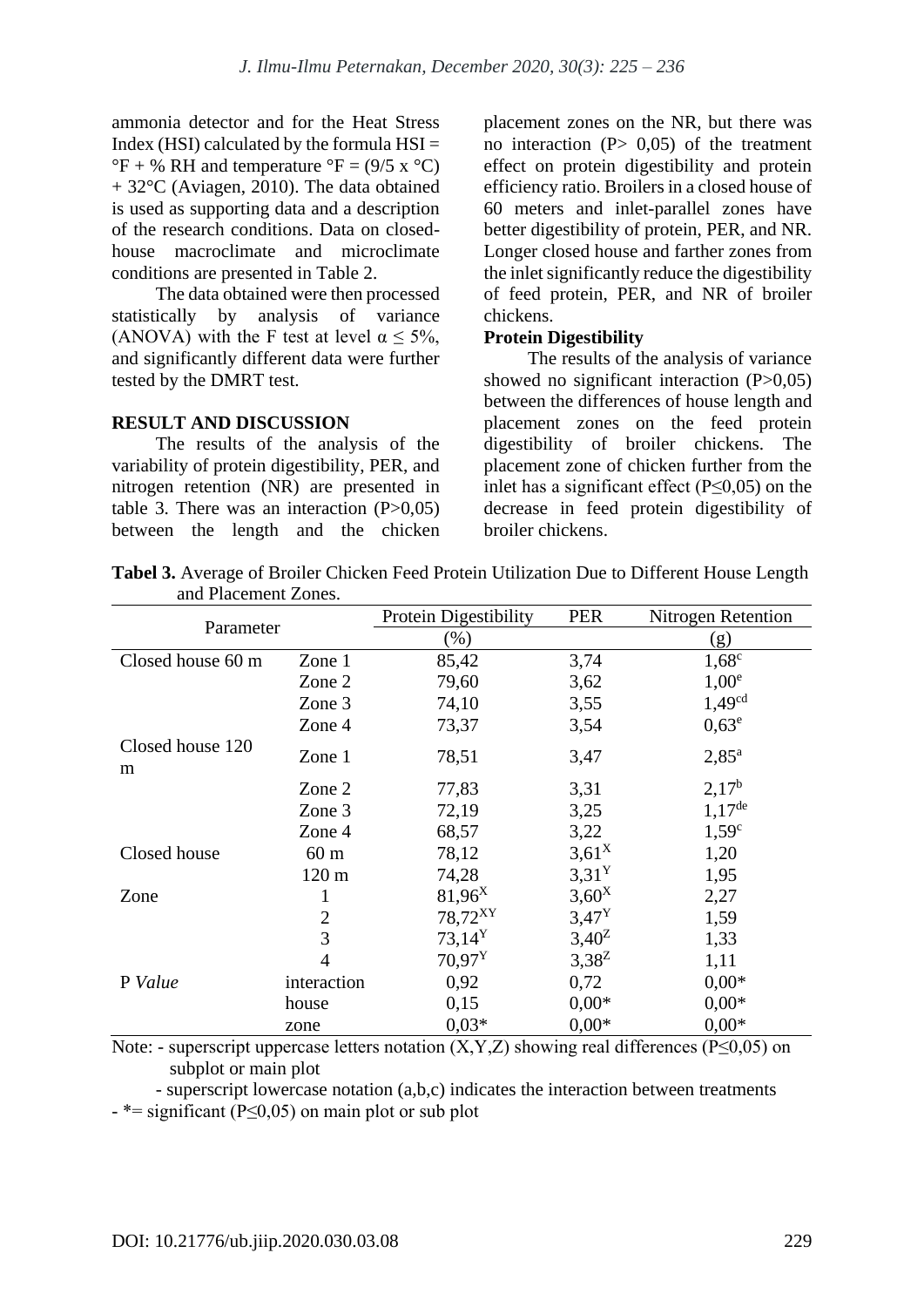

**Illustration 1.** Gradient Decrease of Broiler Chicken Protein Digestibility.

Based on the data presented in Table 3 shows that decreased digestibility of broiler chicken feed protein began to occur significantly (P≤0,05) in zone 3. Longer closed house and zones for further retention of inlet increased microclimatic ammonia by about 30% and absolute temperature around 5% as presented in table 2, this increase in this study has the potential to cause oxidative stress.

One indicator when chickens experience oxidative stress is indicated by changes in the number of leukocytes and H / L ratio in the body measured in the same study, published by Sulaibah et al., (2019) that an increase in oxidative stress in a chicken's body is indicated by a decrease in H / L ratio of 38,15% and the number of leukocytes of 25,61% in the zone further from the inlet. Another indicator of oxidative stress is a change in the decrease in the red blood profile of around 8,6% (Sarjana et al., Unpublished). The results of the analysis of variance showed no significant interaction effect (P>0,05) between the different house length and placement zones on the digestibility of broiler chicken feed protein.

The placement zone of chicken further from the inlet has a significant effect (P≤0,05) on the decrease in protein digestibility of broiler chicken feed. Ammonia microclimate and microclimatic changes in different house and placement

zones (Table 2.) are thought to also cause oxidative stress. This is in accordance with the research of Brilianto et al., (2019) which states that ammonia accumulation which increases as the zone is farther from the inlet, will trigger stress and have an impact on reducing the level of consumption and protein absorption of broiler chicken feed. Heat stress index (HSI) in the temperature range 28 - 31°C decreases metabolic responses such as protein digestion, the release of T3 hormone and digestive enzyme activity is disrupted. T3 hormone and protein digestive enzymes associated with the level of feed protein digestibility of chickens. This is supported by the opinion of Yahav and Mcmurtry (2001) which states that the release of hormones such as T3 and digestive enzymes is disturbed due to stress experienced by chickens. T3 hormone functions as a stimulant for the digestive organs to release protein decomposing enzymes (proteases) and increase metabolic processes such as the degradation of feed proteins (Tamzil, 2014).

Degradation of feed protein by cells for various reasons such as basic living needs, tissue growth, repair of damaged cells, and weight gain. Oxidative stress that occurs due to changes in ammonia microclimate and microclimatic conditions is thought to affect the metabolic process, namely the digestibility of feed protein. This is consistent with the opinion of Yahav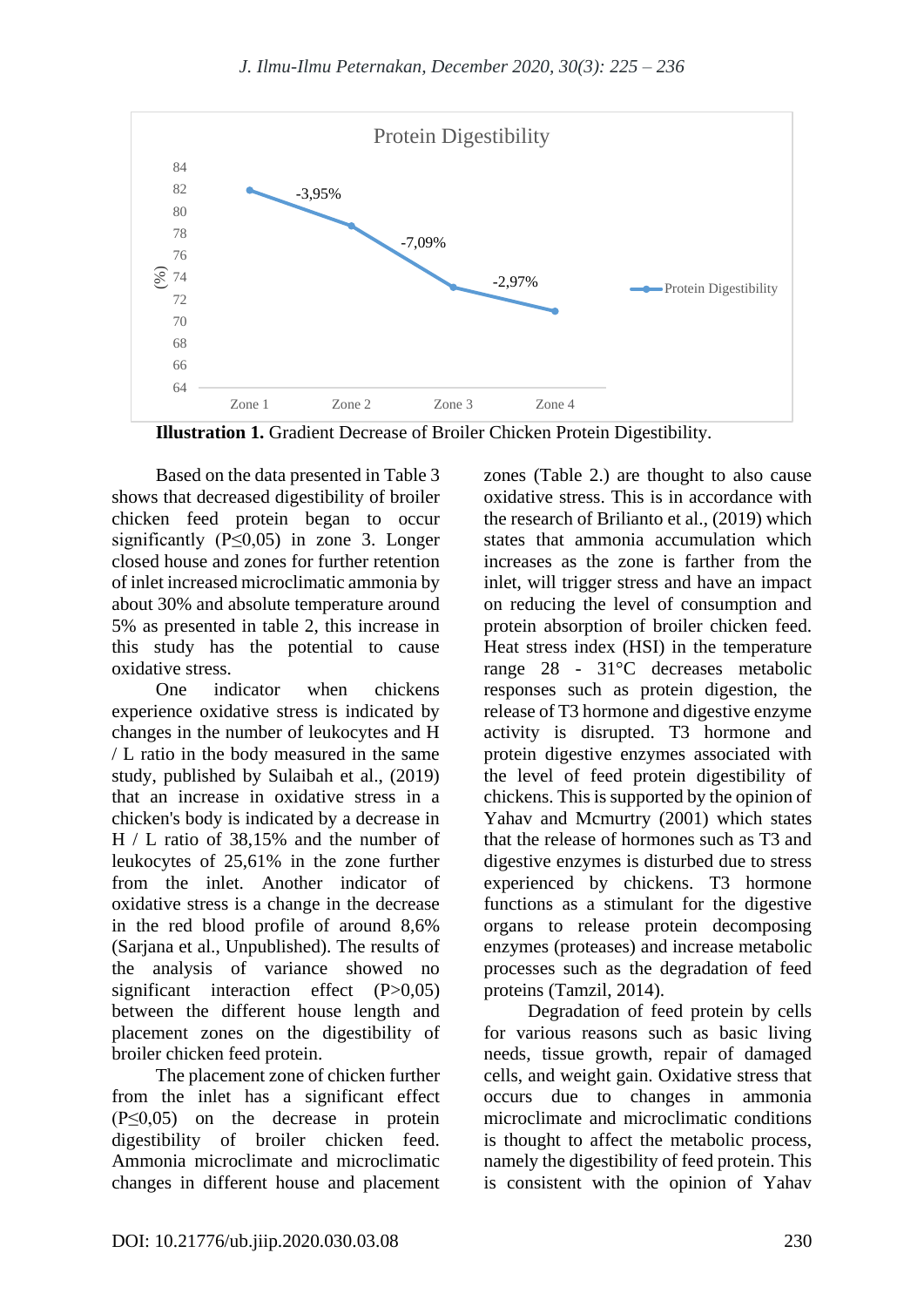(2004) which states that the degradation of feed protein in the chicken body is influenced by temperature, the humidity of the closed house, the water content of excreta, and air ammonia. Decreased digestibility of feed nutrients in stressed broiler chickens can reach 55% (Puvaldolpirod and Thaxton, 2000). Other studies of oxidative stress have an impact on decreased appetite, decreased protein digestibility by 5 - 12% at temperatures from 21ºC to 32ºC and followed by inhibition of movement of the digestive tract (Hai et al., 2000; Zuprizal et al., 1993).

#### **Nitrogen Retention**

Statistical results show that there is a significant interaction effect (P>0,05) between different length and placement zone of the closed house to nitrogen retention. Significant nitrogen retention value (P≤0,05) was greater in zone 1 in both closed house and there was a significant decrease ( $P \leq 0.05$ ) in the chicken placement zone farther from the inlet. Based on the results obtained, the nitrogen retention value of broilers placed in closed houses of a certain length depends on the placement zone.



Based on the data in table 3. nitrogen retention (NR) is highest in zone 1 and begins to decrease in zone 2. The average NR of broiler chickens is around  $1.50 - 1.73$ g / head/day (MacLeod et al., 1988) or 70 - 80% of total nitrogen consumption. The decrease in NR is thought to be caused by an increase in ammonia microclimate and microclimatic as the zone is farther from the inlet. Increased ammonia results in oxidative stress. These conditions make the metabolic process inhibited, including the process of breaking down proteins into simpler compounds and decreased digestion of feed protein, so chickens are less optimal in retaining nitrogen. This is in accordance with the opinion of Bonnet et al. (1997) that chickens experiencing stress due to temperature increase will decrease NR around 8 - 9%. Increased ammonia in the zone further from the inlet causes changes in chicken physiological conditions and leads to oxidative stress. Oxidative stress in chickens is thought to reduce the ability of protein absorption in the digestive tract used for tissue and cell growth, so chicken growth is not optimal.

The process of absorption of feed protein, associated with NR. Nitrogen retention is the amount of nitrogen stored or retained in the body and not excreted with excreta, which means the higher the nitrogen contained in the excreta, the higher the ammonia produced from the excretion process of nitrogen excretion by ureolytic bacteria (Patterson and Adrizal, 2005). The process of absorption of feed protein is disrupted, the NR value will decrease. This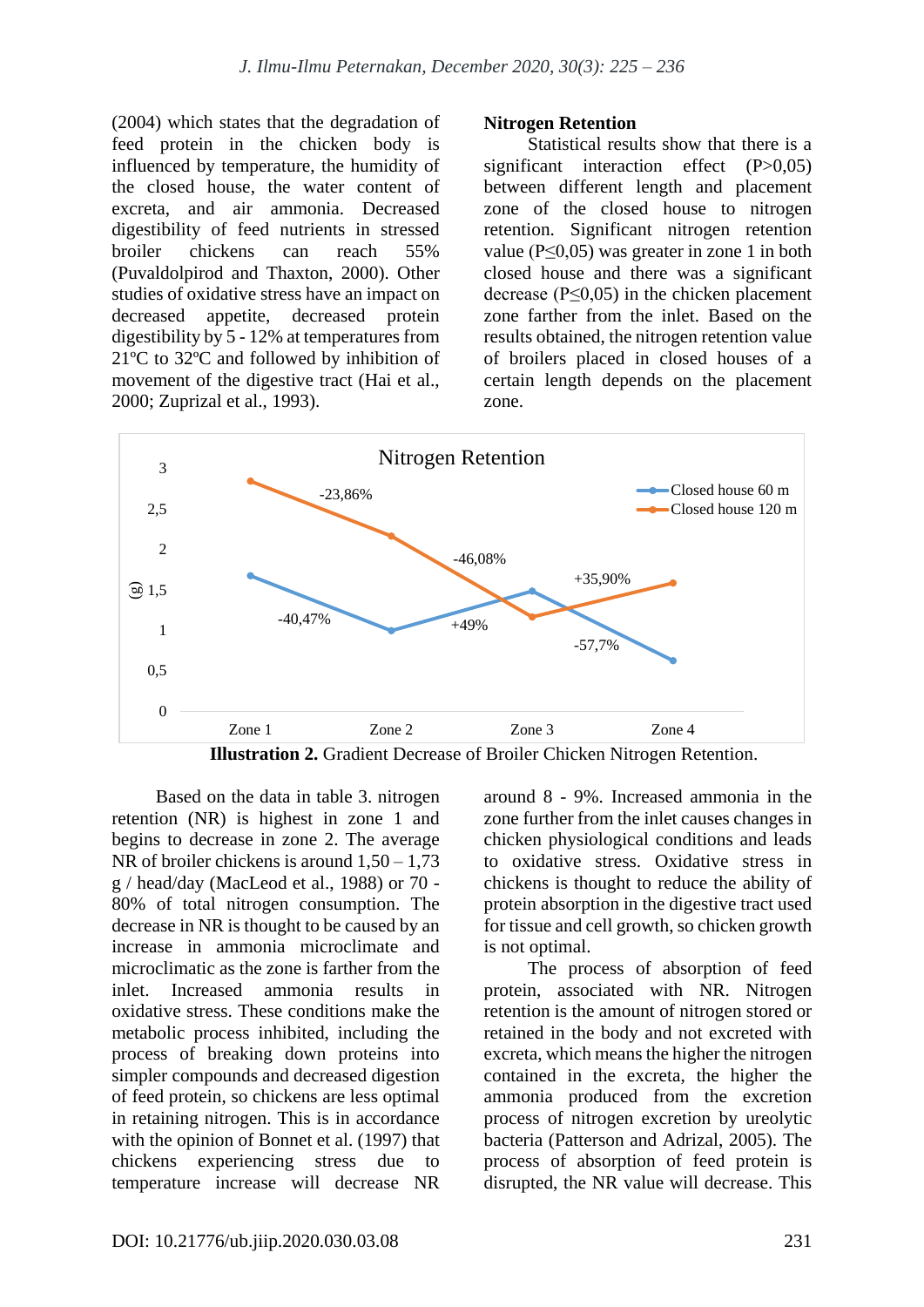is consistent with the opinions of Fanani et al. (2014) which states that an increase in protein digestibility and digestibility will cause an increase in NR that can be utilized by the body thereby affecting an increase in body weight.

### **Protein Efficiency Ratio (PER)**

Statistical results showed no significant interaction effect (P>0.05) between the different lengths and the placement zones on PER of broiler chickens. The treatment of a longer closed house and the zone of placement of chickens farther from the inlet has a significant effect (P≤0,05) on the decrease in PER. Based on table 3. that a decrease in the value of PER began to occur in zone 2. The highest PER was seen in zone 1 or parallel to the inlet and the lowest in zone 4. Whereas, the standard PER value for broiler chickens ranged from 3,24 - 2,34 (Selle et al., 2003). PER is influenced by protein consumption and body weight gain. The results showed a decrease in the value of PER.



**Illustration 3.** Gradient Decrease of Broiler Chicken Protein Efficiency Ratio (PER).

The longer the width of the house, the lower the ammonia gas production as well as the zone of the house. Increased ammonia at a certain level can reduce the consumption of feed protein, interfere with the digestibility of feed protein and low protein efficiency. This is consistent with the opinion of Ritz et al. (2004) that NH3 or ammonia levels above 25 ppm in the house can reduce feed efficiency, increase body weight and irritate the respiratory tract in chickens.

Ammonia which is toxic and has a strong odor has the potential to reduce feed consumption by 1-5% and irritate the respiratory tract. According to the study of Xiong et al., (2016) that ammonia with a concentration of around 75 ppm caused a decrease in average feed intake of about 5,7% and a decrease in body weight 16,4% and chronic damage to the tracheal and intestinal lesions. Other studies also mention that ammonia concentrations above 25 ppm cause a decrease in feed efficiency by 10%, feed consumption, and body weight. (Ritz et al., 2004; Homidan et al., 2003). Inefficiency absorption of feed protein certainly has an impact on the result in the form of chicken body weight. This is consistent with the opinion of Mahfudz (2006) which states that the PER is in line with PBBH which means that chickens efficiently utilize feed protein to form body tissue or meat, if bodyweight does not reach the target will be followed by a low PER value. A decrease in the value of PER is characterized by a decrease in body weight gain of about  $1.4 - 1.7\%$  during the maintenance period in the chicken placement zone further from the inlet (Sarjana et al., Unpublished).

In a study conducted by factors other than microclimatic ammonia in the form of differences in microclimate conditions at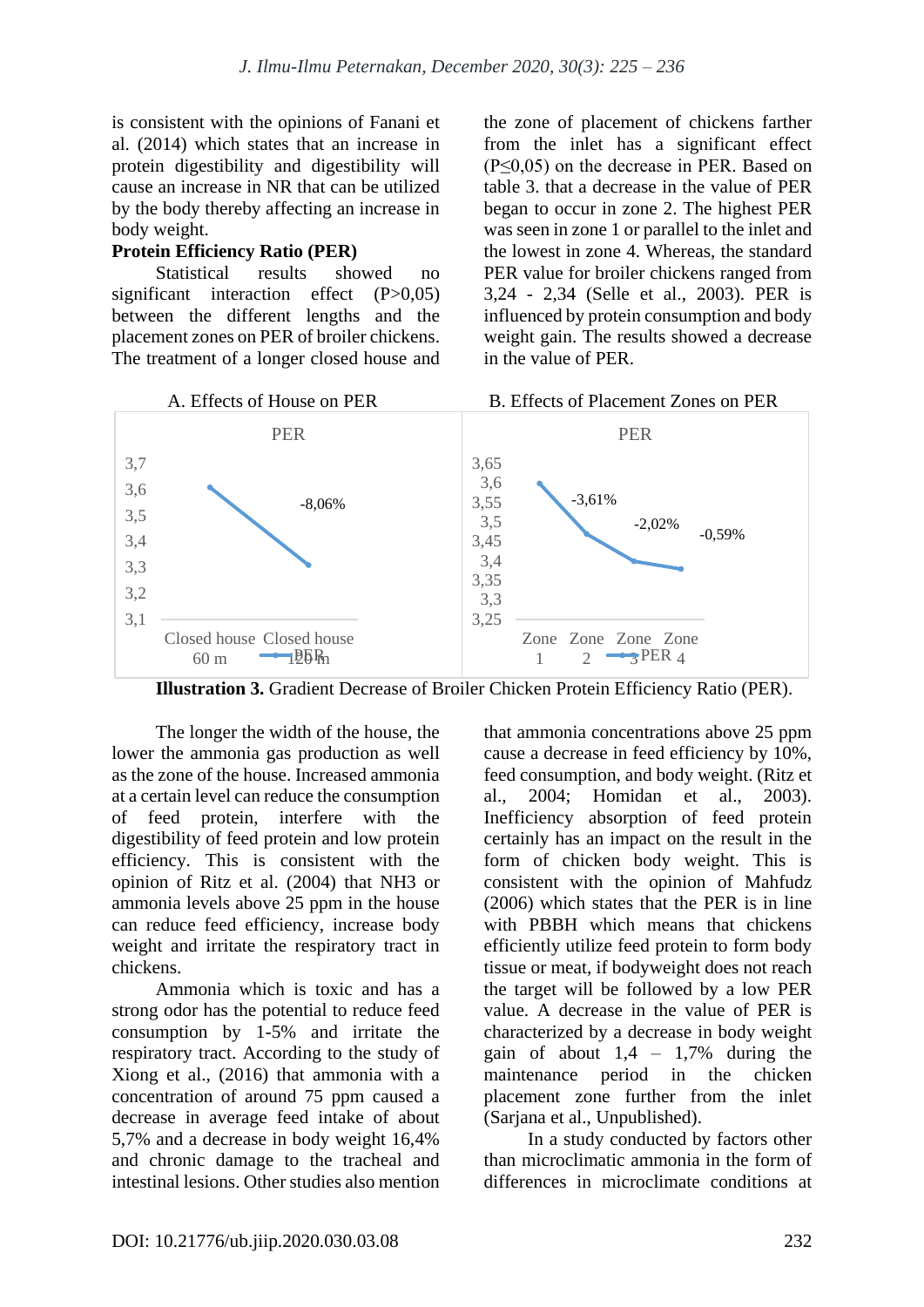different lengths and different placement zones, it is thought to be insufficient to make a strong enough contribution to changes in the ability of protein utilization. Although, in the same study (Endraswati et al., 2019), there was a 5% increase in humidity and a temperature of 1°C in the zone further from the inlet. This increase results in a decrease in the effectiveness of thermoregulation in the zone further from the inlet because of the potential to irritate the respiratory tract and cause oxidative stress. The results of previous studies carried out in the same closed-house show the contribution of ammonia microclimatic changes to performance (feed consumption, BWG, and FCR) is greater than the HSI (heat stress index) of broiler chickens which is an indicator of the utilization of broiler chicken feed protein (Angkeke et al., 2018). Changes in HSI values depend on microclimate conditions (temperature and humidity) at different house length and placement zones.

## **CONCLUSIONS**

Broiler chickens that are maintained in closed houses with a length of 120 m and the placement zone further from the inlet are worse in utilizing protein feed than the closed house of 60 m and the placement zone is parallel to the inlet in the dry season. Closed house with a length of 120 m and a placement zone further from the inlet decreases nitrogen retention. Broiler chickens that are maintained in closed houses 120 m have lower protein digestibility than chickens in closed houses 60 m. Chickens that are maintained in a closed house 120 m and zones further from the inlet have a lower PER than chickens in closed houses 60 m and are placed in zones parallel to the inlet.

## **REFERENCES**

Akbarian, A., Michiels, J., Degroote, J., Majdeddin, M., Golian, A., & De Smet, S. (2016). Association between heat stress and oxidative stress in poultry; mitochondrial dysfunction and dietary interventions with

phytochemicals. *Journal of Animal Science and Biotechnology*, *7*(1), 1– 14. https://doi.org/10.1186/s40104- 016-0097-5

- Anggorodi, R. (1994). *Nutrisi Aneka Ternak Unggas*. PT Gramedia Pustaka Utama.
- Angkeke, I. P., Sarjana, T. A., & Suprijatna, E. (2019). The influence of microclimatic ammonia changes in closed house on broiler's performance in dry season. *Animal Production*, *20*(2), 125–131. https://doi.org/10. 20884/1.jap.2018.20.2.695
- Association of Analytical Communities. (2005). Official Methods of Analysis. In *Eighteenth edition. Association of Official Analytical Chemists*. Benjamin Franklin Station.
- Aviagen. (2010). *Ross Environmental Management in the Broiler House*.
- Badan Meteorologi, Klimatologi, dan G. (2018). *Perubahan Iklim : Tren Suhu*.
- Beker, A., Vanhooser, S. L., Swartzlander, J. H., & Teeter, R. G. (2004). Atmospheric Ammonia concentration effects on broiler growth and performance. *Journal of Applied Poultry Research*, *13*(1), 5–9. https://doi.org/10.1093/japr/13.1.5
- Bonnet, S., Geraert, P., Lessire, M., Carre, B., & Guillaumin, S. (1997). Effect of high ambient temperature on feed digestibility in broilers. *Poultry Science*, *76*(6), 857–863. https://doi. org/10.1093/ps/76.6.857
- Brilianto, I., Sarjana, T. A., & Murwani, R. (2019). Pengaruh zonasi dalam kandang closed house terhadap profil darah merah ayam broiler. *Jurnal Peternakan Indonesia*, *21*(2), 59–63. https://doi.org/10.25077/jpi.21.2.59- 63.2019
- Endraswati, A., Mahfudz, L. D., & Sarjana, T. A. (2019). Kontribusi faktor klimat di luar kandang terhadap perubahan mikroklimat closed house dengan panjang berbeda pada periode brooder di musim kemarau. *Jurnal Agripet*, *19*(1), 59–67. https://doi.org/10.1796 9/agripet.v19i1.13918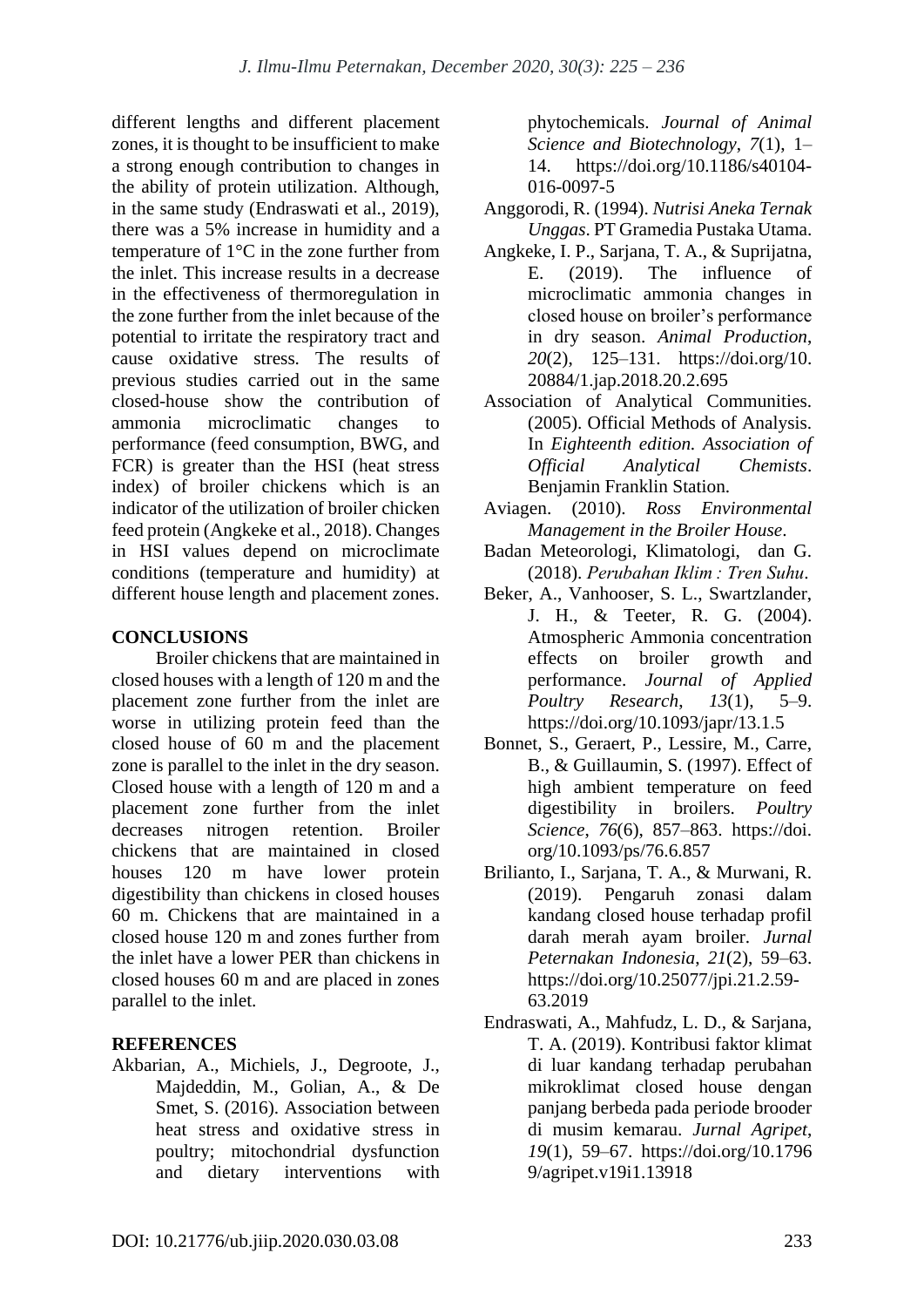- Fanani, A. F., Suthama, N., & Sukamto, B. (2017). Retensi nitrogen dan konversi pakan ayam lokal persilangan yang diberi ekstrak umbi dahlia (Dahlia variabilis) sebagai sumber inulin. *Sains Peternakan*, *13*(2), 69–75. https://doi.org/10.20961/sainspet.v12i 2.4762
- Hai, L., Rong, D., & Zhang, Z.-Y. (2000). The effect of thermal environment on the digestion of broilers. *Journal of Animal Physiology and Animal Nutrition*, *83*(2), 57–64. https://doi.org/ 10.1046/j.1439-0396.2000.00223.x
- Herdiana, R. M., Marshal, Y., Dewanti, R., & Sudiyono, S. (2014). Pengaruh penggunaan ampas kecap dalam pakan terhadap pertambahan bobot badan harian, konversi pakan, rasio efisiensi protein, dan produksi karkas itik lokal jantan umur delapan minggu. *Buletin Peternakan*, *38*(3), 157–162. https://doi.org/10.21059/buletinpetern ak.v38i3.5251
- Homidan, A., Al, Robertson, J. F., & Petchey, A. M. (2003). Review of the effect of ammonia and dust concentrations on broiler performance. *World's Poultry Science Journal*, *59*(3), 340–349. https://doi. org/10.1079/WPS20030021
- Indrasari, F. N., Yunianto, V. D., & Mangisah, I. (2014). Evaluasi kecernaan protein kasar dan retensi nitrogen pada ayam broiler dengan ransum berbeda level protein dan asam asetat. *Animal Agriculture Journal*, *3*(3), 401–408.
- Kusnadi, E., & Rahim, F. (2009). Performa dan kandungan hormon triiodotironin plasma ayam broiler akibat pengaruh cekaman panas di daerah tropis. *Media Peternakan*, *32*(3), 155–161. https:// doi.org/10.5398/medpet.v32i3.1125
- Lin, H., Decuypere, E., & Buyse, J. (2006). Acute heat stress induces oxidative stress in broiler chickens. *Comparative Biochemistry and Physiology Part A: Molecular & Integrative Physiology*, *144*(1), 11–

17. https://doi.org/10.1016/j.cbpa.200 6.01.032

- MacLeod, M. G., Whitehead, C. C., Griffin, H. D., & Jewitt, T. R. (1988). Energy and nitrogen retention and loss in broiler chickens genetically selected for leanness and fatness. *British Poultry Science*, *29*(2), 285–292. https://doi.org/10.1080/00071668808 417053
- Mahfudz, L. (2006). Pengaruh penggunaan ampas tahu fermentasi terhadap efisiensi penggunaan protein itik tegal jantan. *Journal Of the Indonesian Tropical Animal Agriculture*, *2*(31), 129–134.
- McDonald, P. A., Edwards, & Green Haigh, J. F. D. (1988). Animal Nutrition. In *Longman Scientific and Technical* (4th ed.). Copublishing in The USA with John Wiley and Sons. Inc.
- Metasari, T., Septinova, D., & Wanniatie, V. (2014). Pengaruh berbagai jenis bahan litter terhadap kualitas litter broiler fase finisher di closed house. *Jurnal Ilmiah Peternakan Terpadu*, *2*(3), 23–29. https://doi.org/10.23960/jipt.v2i3. 498
- Miles, D. M., Owens, P. R., & Rowe, D. E. (2006). Spatial variability of litter gaseous flux within a commercial broiler house: ammonia, nitrous oxide, carbon dioxide, and methane. *Poultry Science*, *85*(2), 167–172. https://doi. org/10.1093/ps/85.2.167
- Naseem, S., & King, A. J. (2018). Ammonia production in poultry houses can affect health of humans, birds, and the environment—techniques for its reduction during poultry production. *Environmental Science and Pollution Research*, *25*(16), 15269–15293. https: //doi.org/10.1007/s11356-018-2018-y
- Osman, A. M., & Tanios, N. I. (1983). The effect of heat on the intestinal and pancreatic levels of amylase and maltase of laying hens and broilers. *Comparative Biochemistry and Physiology Part A: Physiology*, *75*(4), 563–567. https://doi.org/10.1016/030 0-9629(83)90421-8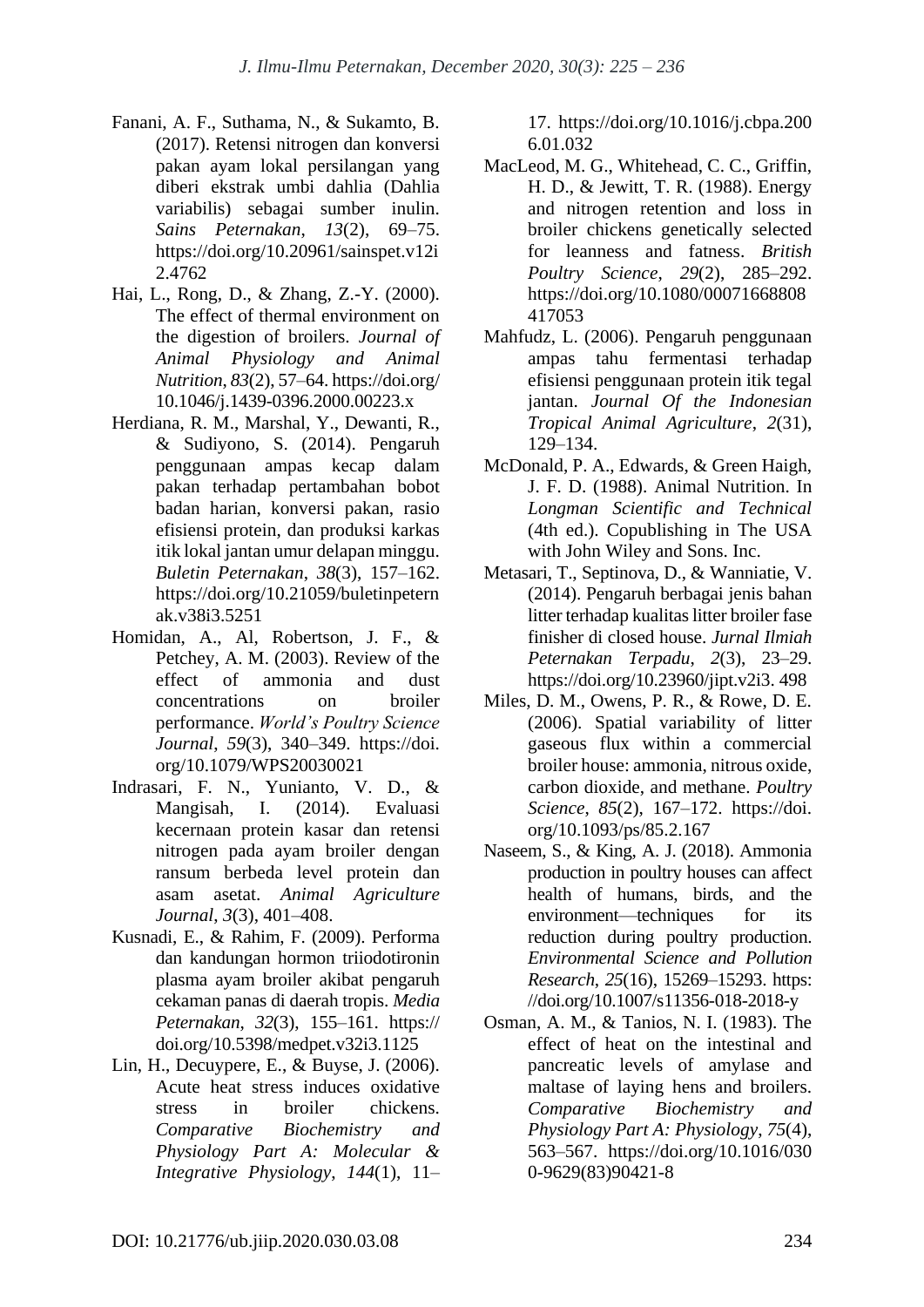- Patterson, P. H., & Adrizal. (2005). Management strategies to reduce air emissions: emphasis—dust and ammonia. *Journal of Applied Poultry Research*, *14*(3), 638–650. https://doi. org/10.1093/japr/14.3.638
- Puvadolpirod, S., & Thaxton, J. P. (2000). Model of physiological stress in chickens 4. Digestion and metabolism. *Poultry Science*, *79*(3), 383–390. https://doi.org/10.1093/ps/79.3.383
- Renata, R., Sarjana, T. A., & Kismiati, S. (2018). Pengaruh zonasi dalam kandang closed house terhadap kadar amonia dan dampaknya pada kualitas daging broiler di musim penghujan. *Jurnal Ilmu-Ilmu Peternakan*, *28*(3), 183–191. https://doi.org/10.21776/ub. jiip.2018.028.03.01
- Ritz, C. W., Fairchild, B. D., & Lacy, M. P. (2004). Implications of ammonia production and emissions from commercial poultry facilities: a review. *Journal of Applied Poultry Research*, *13*(4), 684–692. https:// doi.org/10.1093/japr/13.4.684
- Sarjana, T., Mahfudz, L. D., Sunarti, D., Sarengat, W., Huda, N. K. F., Rahma, N. A., Renata, Suryani, D. A., Arfianta, W. F., & Mustaqim, B. (2018). Microclimate Condition Changes Due To Zone Placement In Broiler Closed House. *Seminar Nasional Kebangkitan Peternakan III : "Hilirisasi Teknologi Peternakan Pada Era Revolusi Industri 4.0,"* 688–700.
- Selle, P. H., Ravindran, V., Pittolo, P. H., & Bryden, W. L. (2003). Effects of phytase supplementation of diets with two tiers of nutrient specifications on growth performance and protein efficiency ratios of broiler chickens. *Asian-Australasian Journal of Animal Sciences*, *16*(8), 1158–1164. https:// doi.org/10.5713/ajas.2003.1158
- Shi, Q., Wang, W., Chen, M., Zhang, H., & Xu, S. (2019). Ammonia induces Treg/Th1 imbalance with triggered NF-κB pathway leading to chicken respiratory inflammation response.

*Science of The Total Environment*, *659*, 354–362. https://doi.org/10.101 6/j.scitotenv.2018.12.375

- Sugiharto, S., Yudiarti, T., Isroli, I., Widiastuti, E., & Putra, F. D. (2017). Effects of feeding cassava pulp fermented with Acremonium charticola on growth performance, nutrient digestibility and meat quality of broiler chicks. *South African Journal of Animal Science*, *47*(2), 130–138. https://doi.org/10.4314/saja s.v47i2.4
- Sugito, W., Manalu, D., Astuti, E., Handharyani, & Chairul. (2007). Efek cekaman panas dan pemberian ekstrak heksan tanaman jaloh (Salix Tetrasperma Roxb) terhadap kadar kortisol, triiodotironin dan profil hematologi ayam broiler. *JITV*, *12*(3), 175–182.
- Sulaibah, S., Sarjana, T. A., & Murwani, R. (2019). Pengaruh perbedaan panjang kandang dan zona penempatan di dalam closed house terhadap total leukosit dan differensial leukosit ayam broiler. *Agromedia*, *37*(1), 86–92. https://doi.org/10.47728/ag.v37i1.248
- Tamzil, M. H. (2014). Stres panas pada unggas : metabolisme, akibat dan upaya penanggulangannya. *Wartazoa*, *24*(2), 57–66.
- Wahju, J. (2004). *Kecernaan Protein*. Gadjah Mada University Press.
- Wolynetz, M. S., & Sibbald, I. R. (1984). Relationships between apparent and true metabolizable energy and the effects of a nitrogen correction. *Poultry Science*, *63*(7), 1386–1399. https://doi.org/10.3382/ps.0631386
- Xiong, Y., Tang, X., Meng, Q., & Zhang, H. (2016). Differential expression analysis of the broiler tracheal proteins responsible for the immune response and muscle contraction induced by high concentration of ammonia using iTRAQ-coupled 2D LC-MS/MS. *Science China Life Sciences*, *59*(11), 1166–1176. https:// doi.org/10.1007/s11427-016-0202-8